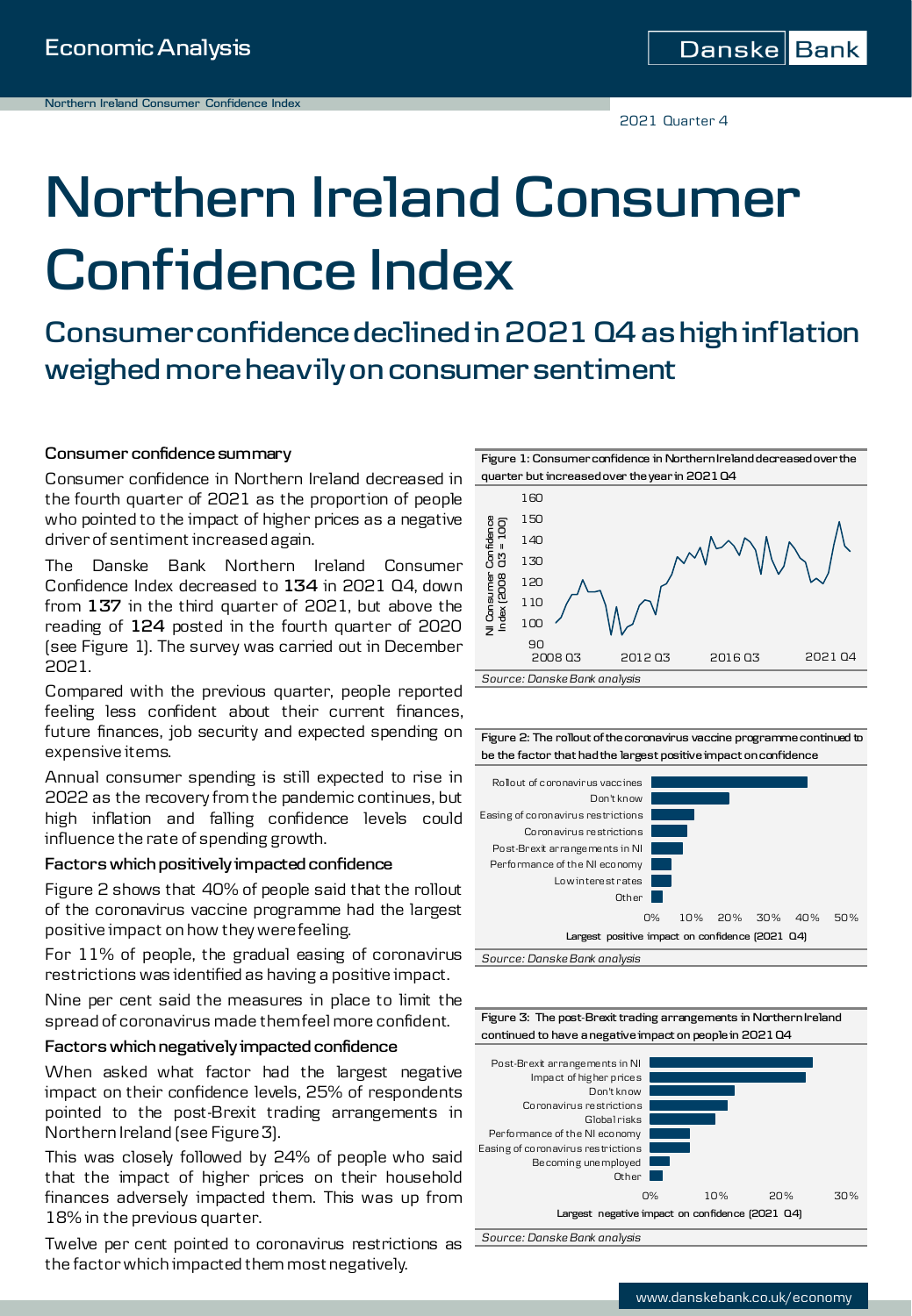#### **Currentfinancialpositioncomparedwithlast year**

The part of the index related to how people felt about their current finances compared with a year ago decreased over the quarter but increased over the year in 2021 Q4.

Twenty-five percent of people felt their financial position had improved over the previous twelve months but 28% believed their finances had deteriorated. In 2020 Q4, the figures were 24%and29%respectively.

#### **Expectations for financesover thenext 12months**

Figure 4 shows that the component of the index which examines how people expect their finances to change over the year ahead decreased over the quarter but increased over the year.

Twenty-three per cent of people expected their financial position to improve over the next year, compared with 26% that thought their finances would deteriorate.

#### **Expectations aroundjobsecurity**

The sub-index related to job security also declined over the quarter but increased over the year (see Figure 5).

Fourteen per cent of people expected to become more secure in their job, while 10% expected their job security to worsen.

#### **Expectations aroundspending onhighvalue items**

The index reading related to the amount consumers expect to spend on high-value items over the next twelve months fell over the quarter but increased over the year (see Figure 6).

Twenty-three per cent of consumers expected to spend more on expensive items, but 29% expected to spend less.

#### **Saving expectations**

The part of the index based on consumers' saving expectations increased over the quarter and over the year in 2021 Q4 (see Figure 7).

Twenty-four per cent of people expected to save more this year than they did last year and 23% thought they wouldn't save as much over the yearahead.



**Figure 4: Confidence around how people felt their financial positions** 

**Figure 5: Confidence related to people's expectations around their job security fell in 2021 Q4 compared with 2021 Q3**



**Figure 6: Sentiment around future spending on expensive items declined in the fourth quarter of 2021**



**Figure 7: The parts of the index focused on current finances, expectations around future finances, expectations around job security and spending on high value items all decreased over the quarter in 2021 Q4, but were all higher than in the fourth quarter of 2020**

| Sub-index readings                                 | 202004 | 202103 | 202104 | $Q_0 Q_1$ | $Y - 0 - Y$ |
|----------------------------------------------------|--------|--------|--------|-----------|-------------|
| Consumer confidence index                          | 124    | 137    | 134    | ⇩         | 1           |
| Current financial position compared with last year | 140    | 147    | 143    | ⇩         | ⇑           |
| Expectations for finances over the next 12 months  | 151    | 157    | 154    | ⇩         | 介           |
| Expectations around job security                   | 95     | 109    | 108    | ⇩         |             |
| Expectations around spending on high value items   | 111    | 134    | 132    | ⇩         |             |
| Savings expectations                               | 157    | 160    | 168    | -47       | 11          |
| Source: Danske Bank analysis                       |        |        |        |           |             |

*Note: All index values are relative to a reading of 100 in 2008 Q3*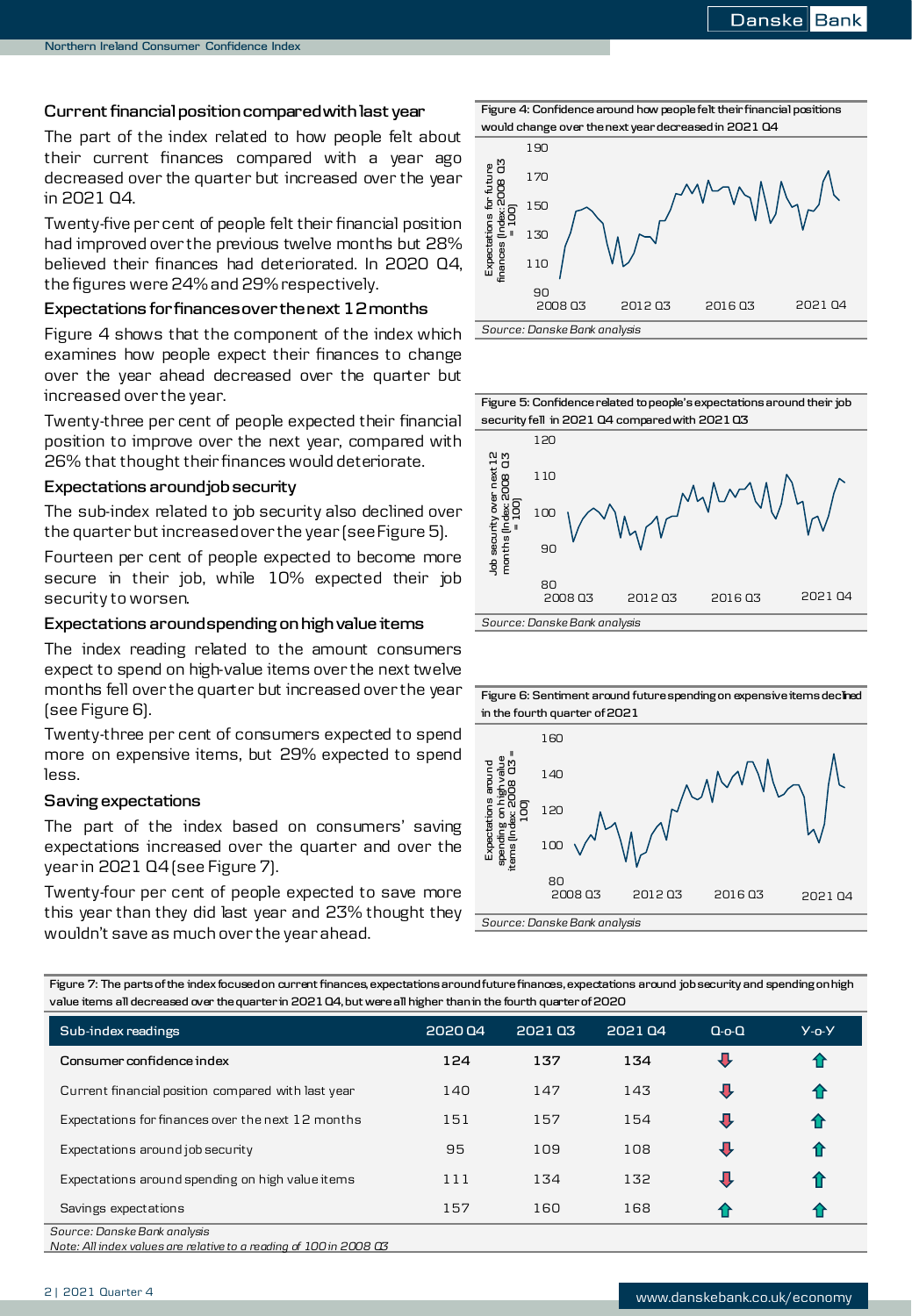## **Regional Confidence Indices**

#### **Summary ofregionalindices**

Consumer confidence increased over the quarter in Belfast City and the West region in 2021 Q4. However, confidence levels decreased in the Northand South regions (see Figure 8).

It is important to note that the regional indices are based on smaller samples than the overall Northern Ireland measure,so caution should be exercised when interpretingthe data at a regional level.

#### **Belfast City**

Consumer confidence in Belfast City increased over the quarter and over the year. The overall index improved from a reading of 148 in the third quarter of 2021 to 159 in the fourth quarter of the year. It was also higher than the  $132$  posted in 2020 Q4.

People signalled that the way they felt about their current finances, future finances, job security and the amount they expect to spend on expensiveitemsall improved relativeto the previousquarter.

#### **North**

Consumer confidence in the North region fell from 148 in 2021 Q3 to 134 in 2021 Q4. However, confidence levels were higher than in the fourth quarterof 2020when the index posted a readingof 125.

Quarterly decreases were observed across all four parts of the index, showing that people were less confident about their current finances, future finances, job security and the amount they expect to spend on expensive items.

#### **South**

Confidence levels declined in the fourth quarter of 2021 in the South region. The index reading of 124 was lower than the 131 recorded in 2021 Q3, but higher than the 121 posted in the final quarter of 2020.

The parts of the index based on people's current finances, future finances and expected future spending decreased compared with the third quarter of the year. However, the component of the index which examines job security increased.

#### **West**

Consumer sentiment increased in the West region in 2021 Q4. The index reading of 130 was higher than the 129 recorded in the previous quarter and the 121 posted in the same quarter of the previous year.

People reported feeling more confident about their current finances and the amount they expect to spend on expensive items. Confidence levels around people's future financial positions were unchanged but sentiment related to job security waslower than in the previous quarter.



**Figure 8: Compared with the previous quarter, consumer confidence levels in 2021 Q4 were higher in Belfast City and the West region but lower in the South region and the North region**

*Source: Danske Bank analysis*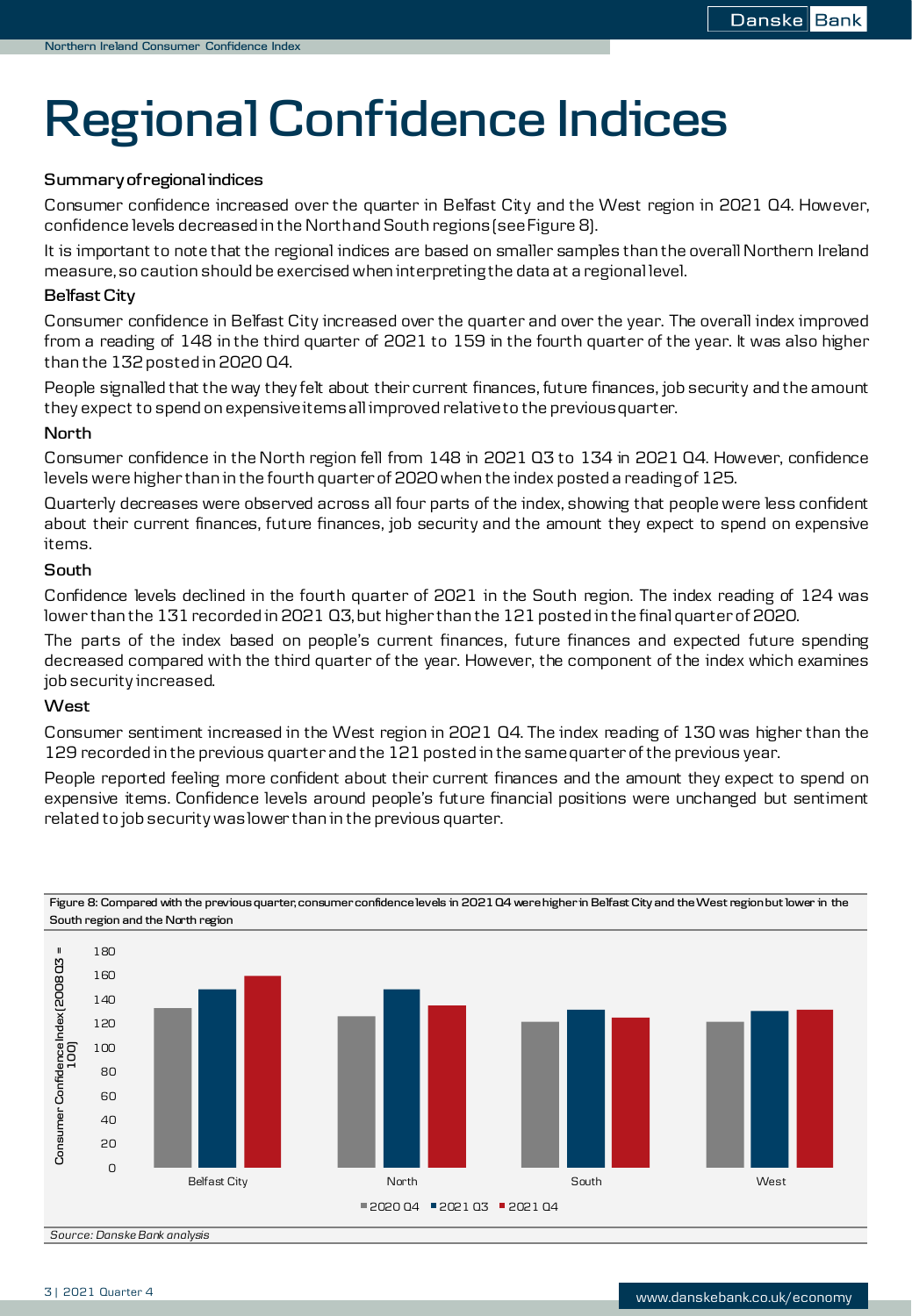### **Commentary**

#### **Consumer confidence decreased in2021Q4**

After falling in the third quarter of 2021, consumer confidence fell again in the final quarter ofthe yearwith the Danske Bank Northern Ireland Consumer Confidence Index posting a reading of 134. People highlighted a number of factors that contributed to this fall in confidence including the post-Brexit trading arrangements in Northern Ireland, the impact of higher prices on household finances and the coronavirus pandemic.

#### **Inflationbecame anincreasinglynegative factorwithregards to confidencelevelsin2021 Q4**

The rate of inflation in the UK has been on an upward trajectory for a number of months. In January 2021, the CPI inflation rate was just 0.7%. In December – the month that our survey was conducted – the rate of inflation was 5.4%. That was significantly above the Bank of England's 2.0% target rate and inflation then increased again at the start of 2022, with the January data showing that prices increased at a rate of 5.5%. That was estimated to be the highest rate of inflation in the UK since during the first quarter of 1992 and the rate of price rises is expected to move even higher. In its *February 2022 Monetary Policy Report,* the Bank of England's Monetary Policy Committee (MPC) projected that inflation could rise to around 7% in the second quarter of 2022. Given the rise in inflation, the MPC increasedBank Rate to 0.25% in December 2021 and to 0.5% in February 2022, with further rises in the Bank of England's base rate expected as we move through 2022.

This rise in inflation has been brought about by a number of factors including higher energy prices and supply chain disruption contributing to an increase in the price of goods. The price rises observed have also been broad-based. In December 2021, the annual rate of inflation was 11.9% for transport, 7.3% for furniture and household equipment, 6.9% for housing, electricity and other fuels and 6.0% for restaurants and hotels.

High inflation erodes households' purchasing power and our survey shows that inflationary pressures are becoming an increasingly negative driver of consumer confidence levels. In 2021 Q4, 24% of people said that the impact of higher prices on their household finances was the factor that had the largest negative impact on theirconfidence levels. That was higher than the 18% of people who highlighted this as their largest concern in the third quarterand the 12%figure recorded for the second quarterof 2021.

#### **Post-Brexittrading arrangements also had a negative impactonsentiment**

Issues surrounding the implementation of the post-Brexit trading arrangements in Northern Ireland was pointed to by the largest proportion of people as a factor whichadversely impacted confidence levels at the end of 2021. Twenty-five percent of people said this was the factor that had the largest negative impact on them at that time.However,this waslower thanthe 36%observed in the third quarterofthe year.

The UK and EU are currently negotiating in an attempt to agree a way forward on implementing the Northern Ireland Protocol with the hope being that a deal can be reached to reduce the uncertainty related to this issue.

#### **The coronavirus pandemic had anaffect onconfidencelevelsagainin2021 Q4**

The coronavirus pandemic continued to have an affect on confidence levels in the final quarter of 2021 when the Omicron variant emerged. Twelve per cent of people stated that the coronavirus restrictions in place to limit the spread of the virus impacted them negatively. A further 9% of people said that the restrictions in place to limit the spread of Covid-19had a positiveimpacton how they were feeling.

Once again, the rollout of the coronavirus vaccine programme had the largest positive impact on confidence levels. Forty per cent of people said it was the factor that had the largest positive impact on them at the end of 2021, a time when the booster programme was being rolled out at pace. Eleven per cent of people said that the gradual easing of coronavirusrestrictions made themfeelmore confident.

#### **Consumer spending expectedto growin2022butfalling confidence andhighinflationlikely to have impacts**

As the Northern Ireland economy continues to recover from the impacts of the pandemic, the annual rate of economic growth is expected to be relatively high again in 2022. We are currently forecasting that the local economy will expand by around 4% in 2022, with consumer spending projected to grow by about 5%.

The ongoing recovery from the pandemic and the fact that relatively strict coronavirus restrictions had an adverse impact on consumer spending in the first quarterof 2021 – something which we don't expect to see to the same extent in 2022 – are among the factors which are likely to support the rate of annual consumer spending growth. However, the negative impact of high inflation on peoples' spending power and falling confidence levels are also expectedto hold back the rateof expansion in consumerspending in2022.